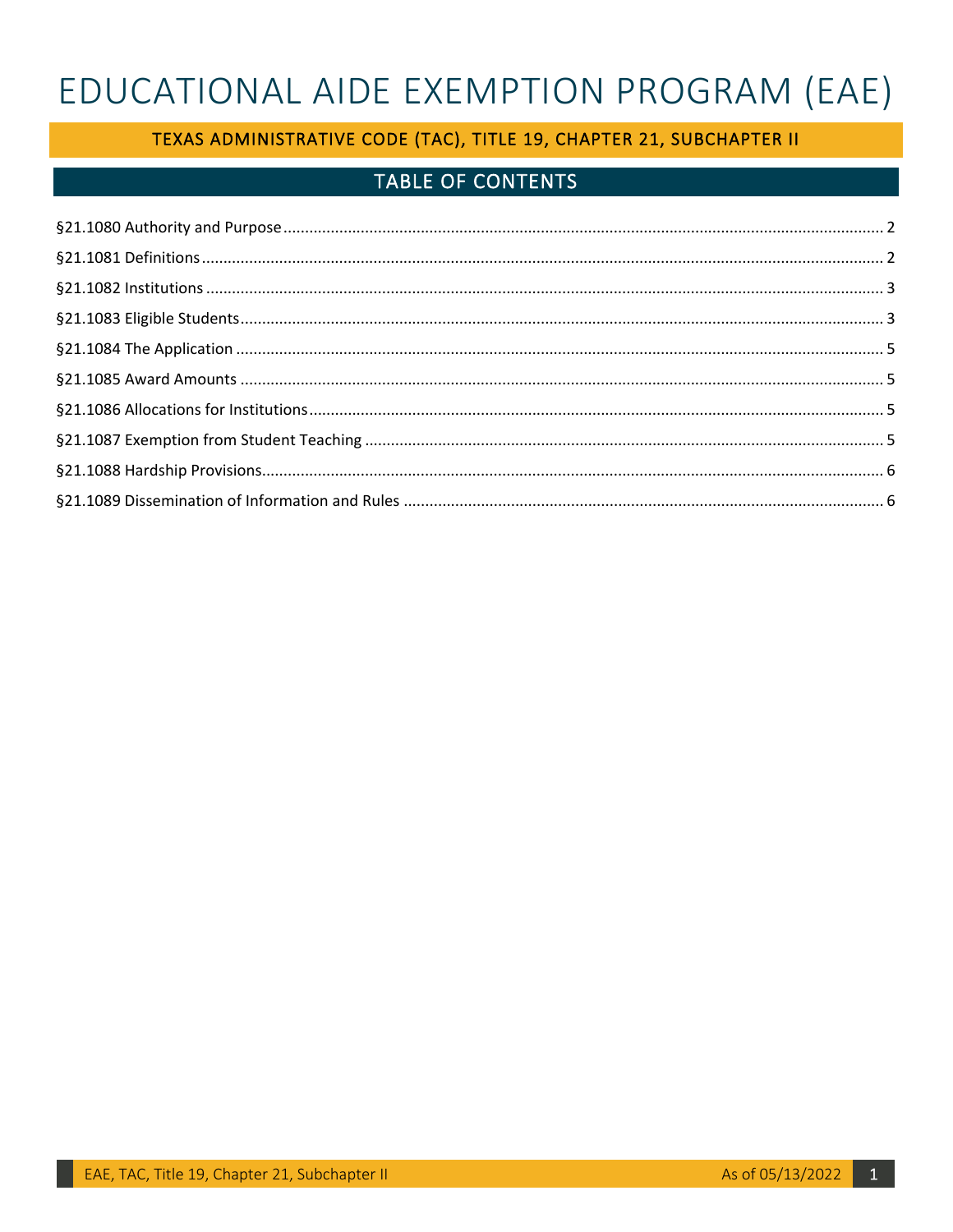# <span id="page-1-0"></span>§21.1080 AUTHORITY AND PURPOSE

(a) Authority. Authority for this subchapter is provided in the Texas Education Code, Chapter 54, Subchapter B, Tuition Rates. These rules establish procedures to administer the subchapter as prescribed in the Texas Education Code, §54.363, relating to an exemption for Educational Aides.

(b) Purpose. The purpose of the Educational Aide Exemption Program is to encourage certain Educational Aides to complete full teacher certification by providing need-based exemptions from the payment of tuition and certain mandatory fees at Texas public institutions of higher education.

Source Note: The provisions of this §21.1080 adopted to be effective August 16, 2004, 29 TexReg 7980; amended to be effective February 28, 2012, 37 TexReg 1331; amended to be effective August 30, 2016, 41 TexReg 6483

## <span id="page-1-1"></span>§21.1081 DEFINITIONS

The following words and terms, when used in this subchapter, shall have the following meanings, unless the context clearly indicates otherwise:

(1) Board--The Texas Higher Education Coordinating Board.

(2) Commissioner--The Commissioner of Higher Education, the Chief Executive Officer of the Board.

 (3) Continuation Award--An exemption from tuition and fees awarded to a student in accordance with this subchapter who has received the exemption in a previous semester, and which is awarded in accordance with this subchapter.

 (4) Cost of attendance--A Board-approved estimate of the expenses incurred by a typical financial aid student attending a particular college or university. It includes direct educational costs (tuition, fees, books, and supplies) as well as indirect costs (room and board, transportation, and personal expenses).

 (5) Educational Aide--A person who has been employed by a public school district in Texas in a teaching capacity working in the classroom directly with the students for at least one year on a full-time basis. It may include substitute teachers who have been employed by a public school district in Texas for 180 or more full days in a teaching capacity working in the classroom directly with students.

 (6) Excessive Hours--In accordance with Texas Education Code §54.014, for undergraduates, hours in excess of 30 more than those required for completion of the degree program in which the student is enrolled.

 (7) Expected family contribution--The amount of discretionary income that should be available to a student from his or her resources and that of his/her family, as determined following the federal methodology.

 (8) Financial need--The Cost of attendance at a particular public or private institution of higher education less the Expected family contribution. The Cost of attendance and family contribution are to be determined in accordance with Board guidelines.

 (9) Program Officer--The individual named by each participating institution's chief executive officer to serve as agent for the Board. The Program Officer has primary responsibility for all ministerial acts required by the program, including the determination of student eligibility, maintenance of all records and preparation and submission of reports reflecting program transactions. Unless otherwise indicated by the administration, the director of student financial aid shall serve as Program Officer.

 (10) Resident of Texas--A resident of the State of Texas as determined in accordance with Chapter 21, Subchapter B of this title (relating to Determination of Resident Status). Nonresident students who are eligible to pay resident tuition rates are not residents of Texas.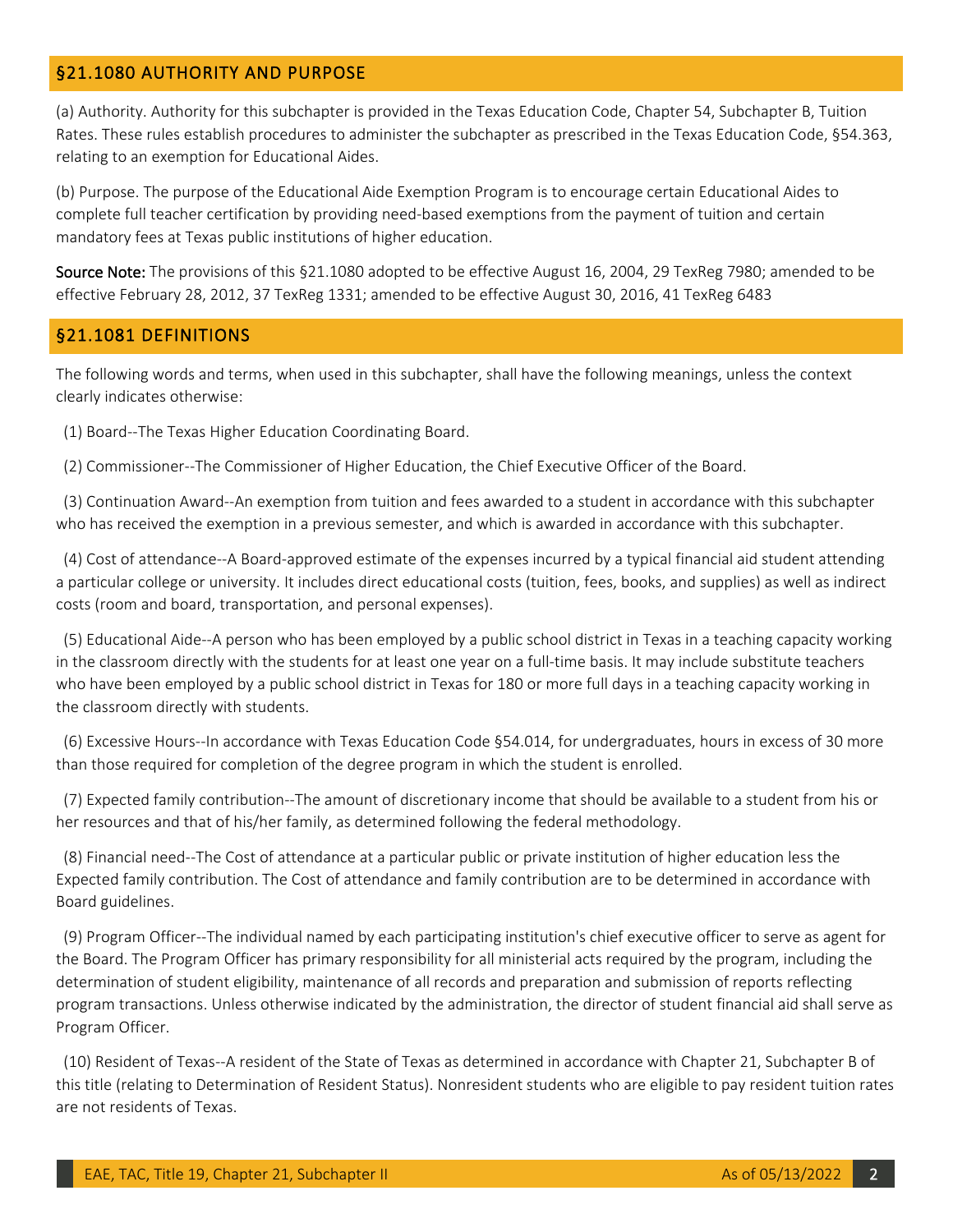Source Note: The provisions of this §21.1081 adopted to be effective August 16, 2004, 29 TexReg 7980; amended to be effective August 16, 2007, 32 TexReg 4979; amended to be effective May 21, 2008, 33 TexReg 3943; amended to be effective August 26, 2009, 34 TexReg 5683; amended to be effective February 28, 2012, 37 TexReg 1331; amended to be effective August 30, 2016, 41 TexReg 6483

# <span id="page-2-0"></span>§21.1082 INSTITUTIONS

(a) Eligibility.

 (1) Any public institution of higher education as defined by Texas Education Code, §61.003, is eligible to participate in the Educational Aide Exemption Program.

 (2) No institution may, on the grounds of race, color, national origin, gender, religion, age or disability exclude an individual from participation in, or deny the benefits of the program described in this subchapter.

 (3) Each participating institution must follow the Civil Rights Act of 1964, Title VI (Public Law 88-353) in avoiding discrimination in admissions.

(b) Approval.

 (1) Agreement. Each approved institution must enter into an agreement with the Board, the terms of which shall be prescribed by the Commissioner.

 (2) Approval Deadline. An institution must be approved by April 1 in order for qualified students enrolled in that institution to be eligible to receive grants in the following fiscal year.

(c) Responsibilities.

 (1) Probation Notice. If the institution is placed on probation by its accrediting agency, it must immediately advise scholarship recipients of this condition and maintain evidence in each student's file to demonstrate that the student was so informed.

(2) Disbursements to Students.

 (A) Documentation. The institution must maintain records to prove the receipt of program funds by the student or the crediting of such funds to the student's school account.

 (B) Procedures in Case of Illegal Disbursements. If the Commissioner has reason for concern that an institution has disbursed funds for unauthorized purposes, the Board will notify the Program Officer and Financial Aid Director and offer an opportunity for a hearing pursuant to the procedures outlined in Chapter 1 of this title (relating to Agency Administration). Thereafter, if the Board determines that funds have been improperly disbursed, the institution shall become primarily responsible for restoring the funds to the Board. No further disbursements of scholarships shall be permitted to students at that institution until the funds have been repaid.

 (3) Reporting. Each participating institution must meet Board reporting requirements, in particular the submission of the Financial Aid Database Report, in a timely fashion.

 (4) Program Reviews. If selected for such by the Board, participating institutions must submit to program reviews of activities related to the Educational Aide Exemption Program.

Source Note: The provisions of this §21.1082 adopted to be effective August 16, 2004, 29 TexReg 7980

#### <span id="page-2-1"></span>§21.1083 ELIGIBLE STUDENTS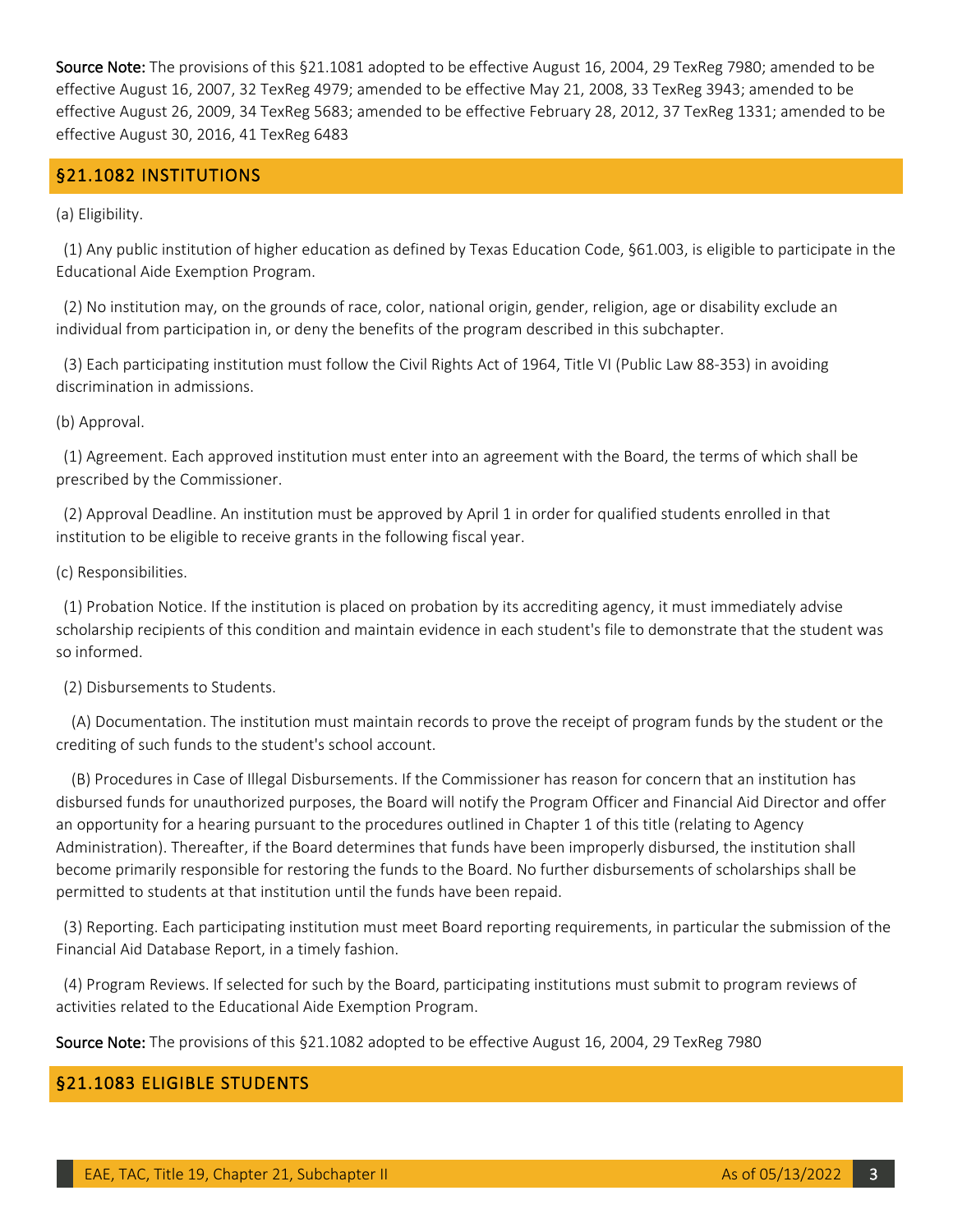(a) To receive an award through the Educational Aide Exemption Program, a student must:

(1) be a Resident of Texas;

 (2) have met the definition of an Educational Aide at some time during the five years preceding the term or semester for which the student is awarded his or her initial exemption;

 (3) be employed in some capacity by a school district in Texas during the full term for which the student receives the award unless granted a hardship waiver as described in §21.1088 of this title (relating to Hardship Provisions);

(4) show Financial need;

 (5) if he or she received an exemption through this subchapter prior to the fall 2012 semester, be enrolled in courses required for teacher certification at the institution granting an exemption under this subchapter or (if enrolled in lowerlevel course-work), sign a statement indicating an intention to become certified as a teacher and teach in Texas;

 (6) if he or she received his or her first award through this subchapter in fall 2012 or later, be enrolled at the institution granting an exemption under this subchapter in courses required for teacher certification in one or more subject areas determined by the Texas Education Agency to be experiencing a critical shortage of teachers at the public schools in this state;

(7) meet the academic progress standards of the institution;

(8) follow application procedures and schedules as indicated by the Board;

 (9) have a statement on file with the institution of higher education indicating the student is registered with the Selective Service System as required by federal law or is exempt from Selective Service registration under federal law; and

(10) apply for an exemption by the end of the term for which the exemption is to apply.

(b) If a person receiving a Continuation Award at the beginning of the term or semester in which the award is received must also:

 (1) if classified as an undergraduate or a graduate, be meeting the institution's financial aid grade point average requirement for making satisfactory academic progress towards a degree or certificate in accordance with the institution's policy regarding eligibility for financial aid, unless granted a hardship waiver by the institution in keeping with §21.1088 of this title (relating to Hardship Provisions); and

 (2) if classified as a resident undergraduate, have not completed a number of semester credit hours that is considered to be excessive under Texas Education Code, §54.014, unless granted a hardship waiver by the institution in keeping with §21.1088 of this title (relating to Hardship Provisions). In determining the number of hours an undergraduate has completed, semester credit hours completed include transfer credit hours that count towards the person's undergraduate degree or certificate requirements, but exclude:

(A) hours earned exclusively by examination;

 (B) hours earned for a course for which the person received credit toward the person's high school academic requirements; and

 (C) hours earned for developmental courses that the institution required the person to take under Texas Education Code, §51.3062 or under the former provisions of Texas Education Code, §51.306.

Source Note: The provisions of this §21.1083 adopted to be effective August 16, 2004, 29 TexReg 7980; amended to be effective November 28, 2005, 30 TexReg 7866; amended to be effective November 19, 2006, 31 TexReg 9291; amended to be effective August 16, 2007, 32 TexReg 4979; amended to be effective May 21, 2008, 33 TexReg 3943; amended to be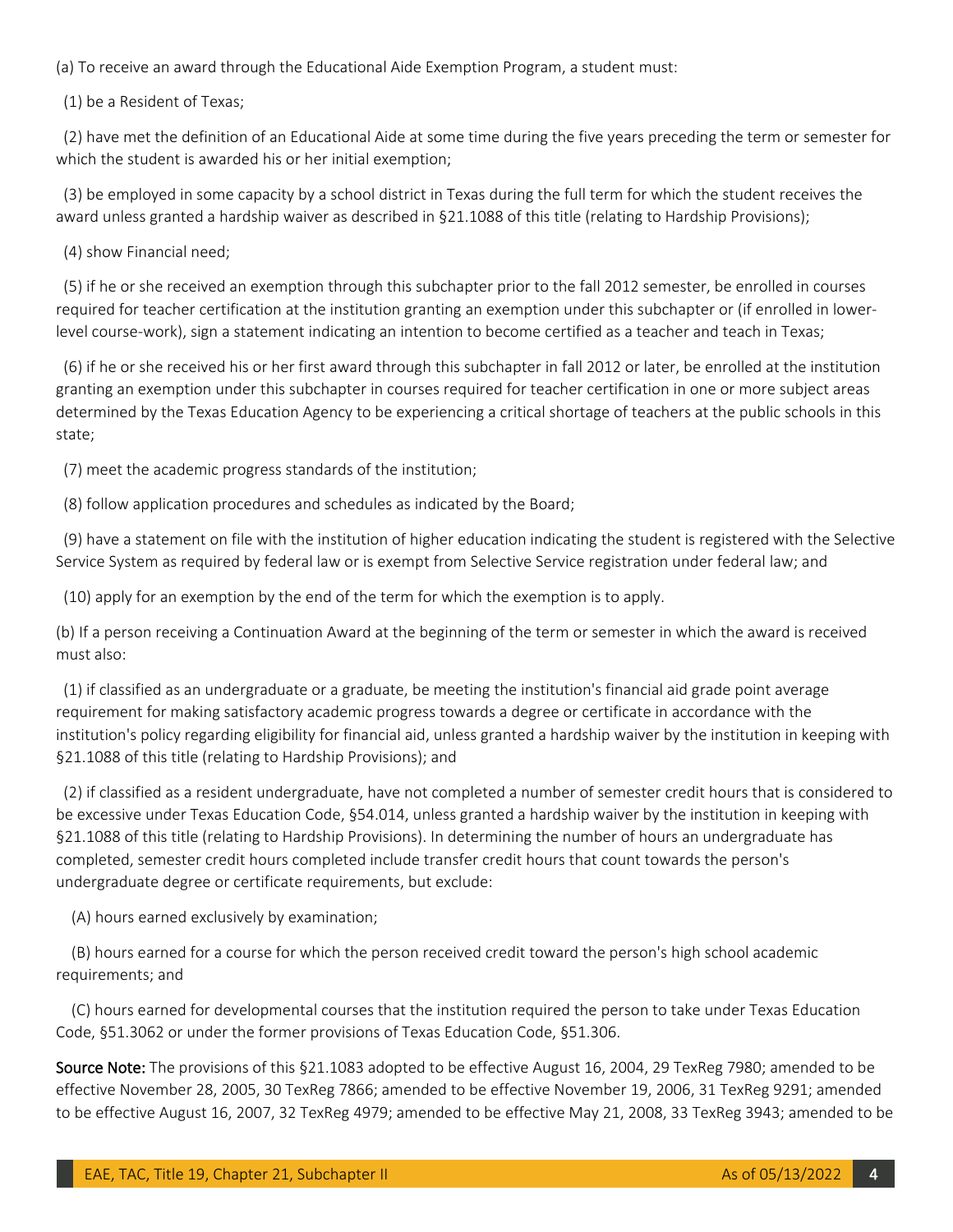effective August 26, 2009, 34 TexReg 5683; amended to be effective May 29, 2012, 37 TexReg 3806; amended to be effective August 30, 2016, 41 TexReg 6483

# <span id="page-4-0"></span>§21.1084 THE APPLICATION

(a) Institutions are not required to provide exemptions under this subchapter beyond those funded through appropriations specifically designated for this purpose. The Board shall advise institutions of the availability of funds as soon as possible after funding is known.

(b) Application forms and instructions developed by the Board will be distributed to financial aid offices of Institutions of Higher Education.

Source Note: The provisions of this §21.1084 adopted to be effective August 16, 2004, 29 TexReg 7980; amended to be effective November 19, 2006, 31 TexReg 9291; amended to be effective May 21, 2008, 33 TexReg 3943; amended to be effective August 26, 2009, 34 TexReg 5683; amended to be effective September 6, 2011, 36 TexReg 5684; amended to be effective May 29, 2012, 37 TexReg 3806; amended to be effective June 6, 2016, 41 TexReg 4005

#### <span id="page-4-1"></span>§21.1085 AWARD AMOUNTS

(a) Amounts. Students receiving awards through the Educational Aide Exemption Program shall be exempted from the payment of the total resident tuition and required fees, other than laboratory and class fees, for courses taken during the relevant term.

(b) An exemption under this title only applies to courses for which an institution receives formula funding.

Source Note: The provisions of this §21.1085 adopted to be effective August 26, 2009, 34 TexReg 5684; amended to be effective May 29, 2012, 37 TexReg 3806; amended to be effective August 30, 2016, 41 TexReg 6483

#### <span id="page-4-2"></span>§21.1086 ALLOCATIONS FOR INSTITUTIONS

(a) To the extent to which funds are made available by the Legislature, the Board will provide allocations to the institutions.

(b) Allocations for the Educational Aide Exemption Program are to be determined on an annual basis as follows:

 (1) All institutions will be invited annually to participate in the Educational Aide Exemption Program allocation process. Participation requires that institutions utilize institutional matching funds to cover at least 10% of each recipient's exemption. Those choosing not to participate will not be considered in the allocation calculations for the relevant year.

(2) The annual appropriation will be divided equally across the participating institutions.

(c) Allocation calculations will be shared with all participating institutions for comment prior to final posting, and the institutions will be given 10 business days, beginning the day of the notice's distribution and excluding State holidays, to confirm their continued interest in participating in the program.

Source Note: The provisions of this §21.1086 adopted to be effective August 26, 2009, 34 TexReg 5684; amended to be effective September 6, 2011, 36 TexReg 5684; amended to be effective May 29, 2012, 37 TexReg 3806; amended to be effective June 6, 2016, 41 TexReg 4005

#### <span id="page-4-3"></span>§21.1087 EXEMPTION FROM STUDENT TEACHING

(a) An individual who receives a bachelor's degree required for a teaching certificate on the basis of higher education coursework completed while receiving an award through this subchapter shall not be required by his or her institution to